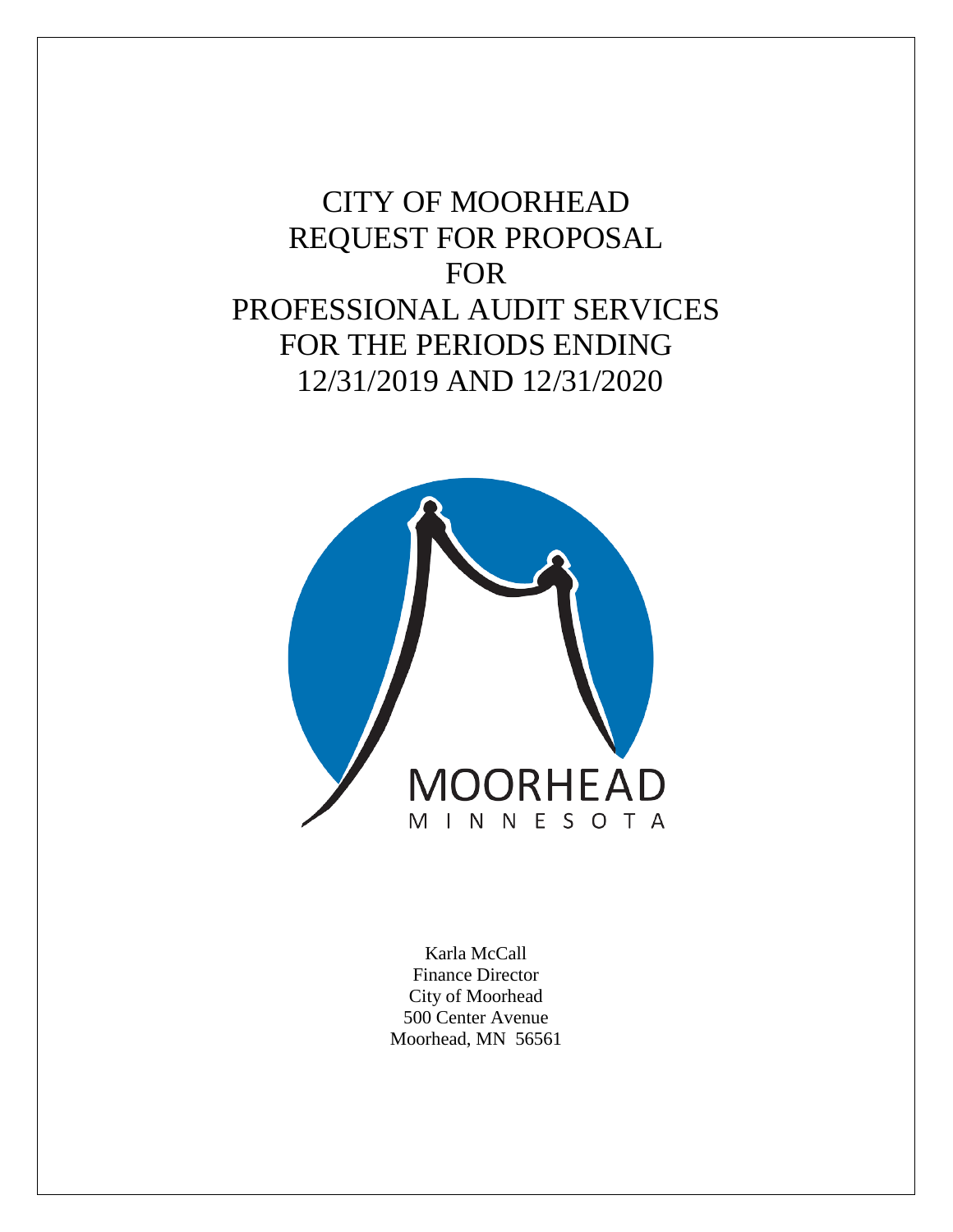## **REQUEST FOR PROPOSAL PROFESSIONAL AUDITING SERVICES**

The City of Moorhead (City) is soliciting proposals from qualified certified public accounting firms (Firm) licensed to practice in the State of Minnesota to audit its financial statements for the fiscal years ending December 31, 2019 and 2020 with the option of auditing its financial statements for each of the three (3) subsequent fiscal years 2021, 2022, and 2023, in addition to performing other financial audits and reviews as required by Minnesota State Statutes. These audits are to be performed in accordance with auditing standards generally accepted in the United States of America, the standards set forth for financial audits contained in *Government Auditing Standards* issued by the Comptroller General of the United States, the U. S. Office of Management and Budget (OMB) Circular A-133 *Audits of State and Local Governments and Non-Profit Organizations* and the provisions of the *Minnesota Legal Compliance Audit Guide for Local Government*, promulgated by the State Auditor pursuant to Minnesota Statutes Section 6.65.

The City Council will make the final decision on award of the Contract. At the discretion of the City of Moorhead, firms submitting proposals may be requested to make oral presentations as part of the evaluation process.

The City of Moorhead does not express or imply any obligation to reimburse responding firms for any expenses incurred in preparing proposals in response to this request. If your firm would like to consider this engagement, we invite your response due no later than noon on Monday, September 9, 2019 with three (3) copies of the proposal to the address below and one electronic copy (e-mailed) to karla.mccall@ci.moorhead.mn.us.

City of Moorhead Finance Department 500 Center Ave., P.O. Box 779 Moorhead, MN 56561

Additional information may be obtained by contacting: Karla McCall Finance Director City of Moorhead 218-299-5185 Direct Line

Sincerely,

KadaqMall

Karla McCall Finance Director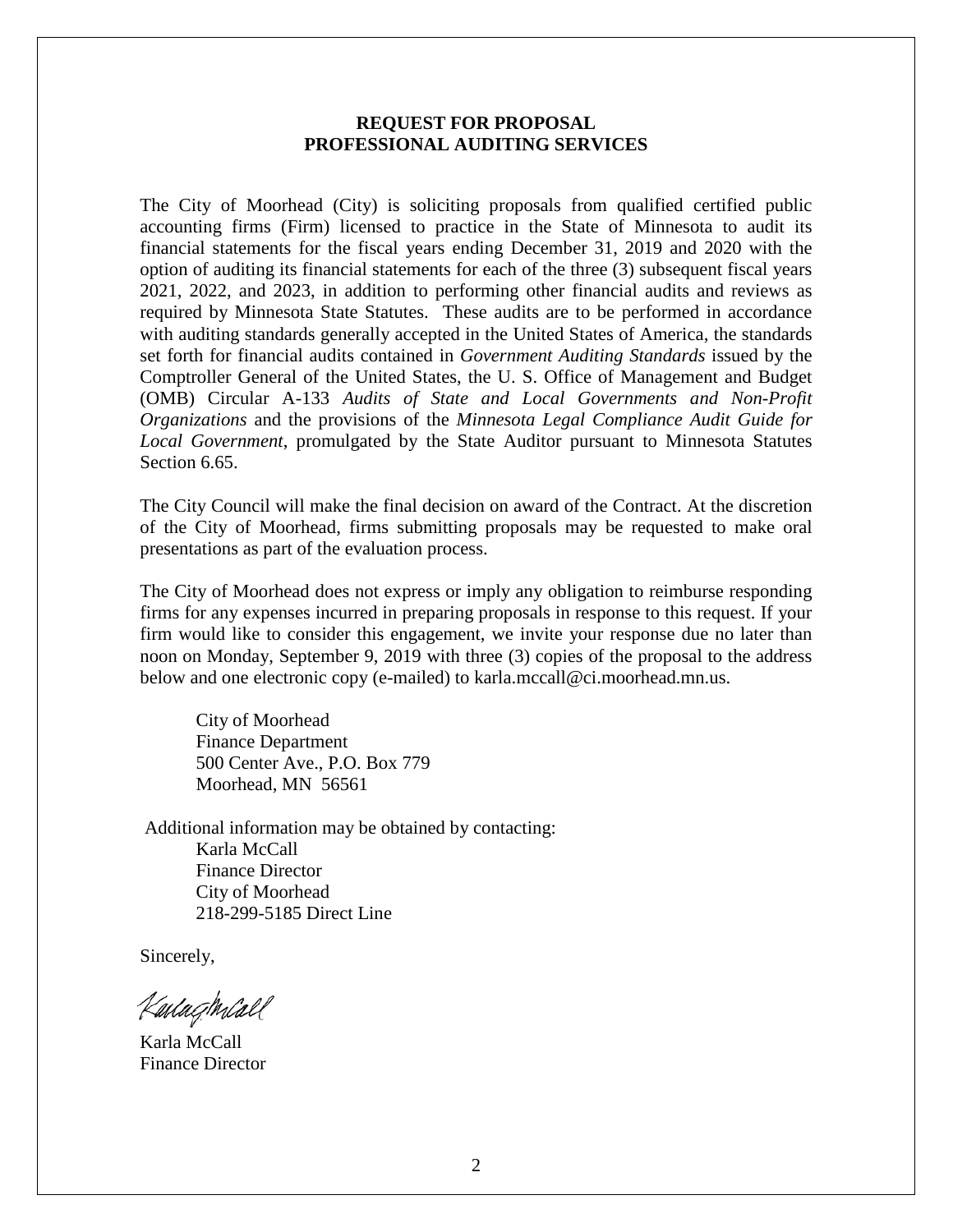## **BACKGROUND**

The City of Moorhead, incorporated in 1881, is located in the heart of the Red River Valley, 250 miles northwest of Minneapolis. It is the county seat of Clay County and a community rich in history, tradition and diversity. While Moorhead is part of a growing metropolitan region, it is distinct because of its liberal arts based college atmosphere, quality educational system, plentiful parks and strong, diverse neighborhoods. The City covers approximately 22.2 square miles with a population of 38,065 as of the 2010 U.S. Census.

The City of Moorhead has operated under the council-manager form of government since 1985. Policy-making and legislative authority are vested in a city council consisting of the mayor and eight other members. The city council is responsible, among other things, for passing ordinances, adopting the budget, appointing committees and hiring the city manager. The city manager is responsible for carrying out the policies and ordinances of the council, for overseeing the day-to-day operations of the city government and for appointing the heads of the various departments. The council is elected on a non-partisan basis. Council members serve four-year staggered terms, with four council members elected every four years and the mayor and four council members elected in staggered four-year terms. The mayor is elected at large and the council members are elected by ward.

The City of Moorhead provides a full range of services. The general governmental functions include police and fire protection, emergency medical services, street maintenance, engineering, planning and zoning, neighborhood services, rental registration, transit, parks and recreation, economic and community development and general legislative and administrative services. The City also operates as enterprise funds the following services: electric, water, wastewater treatment, storm water collection, sanitation, sports center, golf course, pest control, forestry, airport and street light utility. Vehicles and equipment, radio, information technology and maintenance shop services are provided through internal service funds.

The Moorhead Public Service Commission oversees the operation of the electric and water utilities. A separate audit of the activity related to the operation of these enterprise funds is included is requested as outlined in Exhibit A.

The City of Moorhead is organized into seven departments (Administration, Engineering, Fire, Parks & Recreation, Community Development, Police, and Public Works). The City has 327.88 full time equivalents and an annual budget of \$84,143,970. The accounting and financial reporting functions are centralized and the City's fiscal year begins on January 1 and ends on December 31.

The City utilizes Fundware accounting software with various, unintegrated, software programs for payroll, building permits, planning and zoning, public works, and recreation. More detailed information on the City and its finances can be found in the Comprehensive Annual Financial Reports and Annual Budget Summary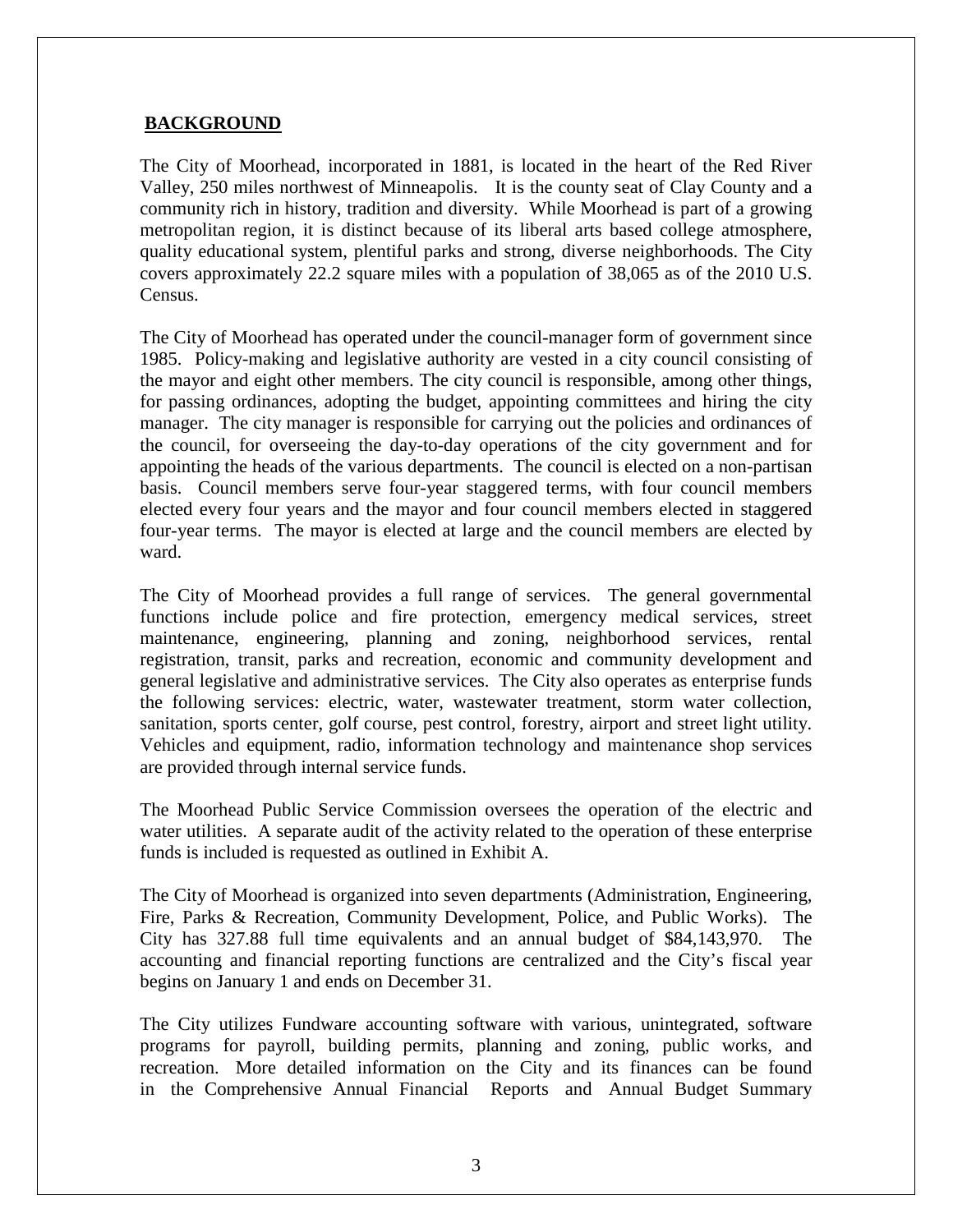documents which are accessible on the City's website at [http://www.ci.moorhead.mn.us/departments/administration/finance/financial-reports.](http://www.ci.moorhead.mn.us/departments/administration/finance/financial-reports) The following funds are used in financial reporting for the City of Moorhead:

- 1. General Fund
- 2. Special Revenue Funds
- 3. Debt Service Funds
- 4. Capital Project Funds
- 5. Enterprise Funds
- 6. Internal Service Funds

# **NATURE OF SERVICES REQUIRED**

The City seeks an audited financial report to be prepared by the independent auditor, to be fully compliant with Government Accounting Standard Board guidelines, and to be filed electronically with the Office of the State Auditor for the State of Minnesota.

The selected independent auditor will be required to perform the following tasks.

- 1. The audit firm will perform an audit of all funds of the City of Moorhead. The audit will be conducted in accordance with the auditing standards generally accepted in the United States of America and *Government Auditing Standards*, issued by the Comptroller of the United States. The audit firm will render their auditors' report on the basic financial statements which will include both Government-Wide Financial Statements and Fund Financial Statements. The audit firm will also apply limited audit procedures to Management's Discussion and Analysis (MD&A) and required supplementary information pertaining to the General Fund and each major fund of the City.
- 2. The audit firm will perform a single audit (if necessary) on the expenditures of federal grants in accordance with OMB Circular A-133 and render the appropriate audit reports on Internal Control over Financial Reporting based upon the audit of the City's financial statements in accordance with *Government Auditing Standards* and the appropriate reports on compliance with Requirements Applicable to each Major Program, Internal Control over Compliance and on the Schedule of Expenditures of Federal Awards in Accordance with OMB Circular A-133. The single audit report will include appropriate schedule of expenditures of federal awards, footnotes, findings and questioned cost, including reportable conditions and material weaknesses, and follow up on prior audit findings where required.
- 3. The audit firm shall issue a separate "management letter" that includes recommendations for improvements in internal control, accounting procedures, and other significant observations that are considered to be non-reportable conditions. Management letters shall be addressed to the Finance Director with copies to the City Manager, the Mayor, and City Council.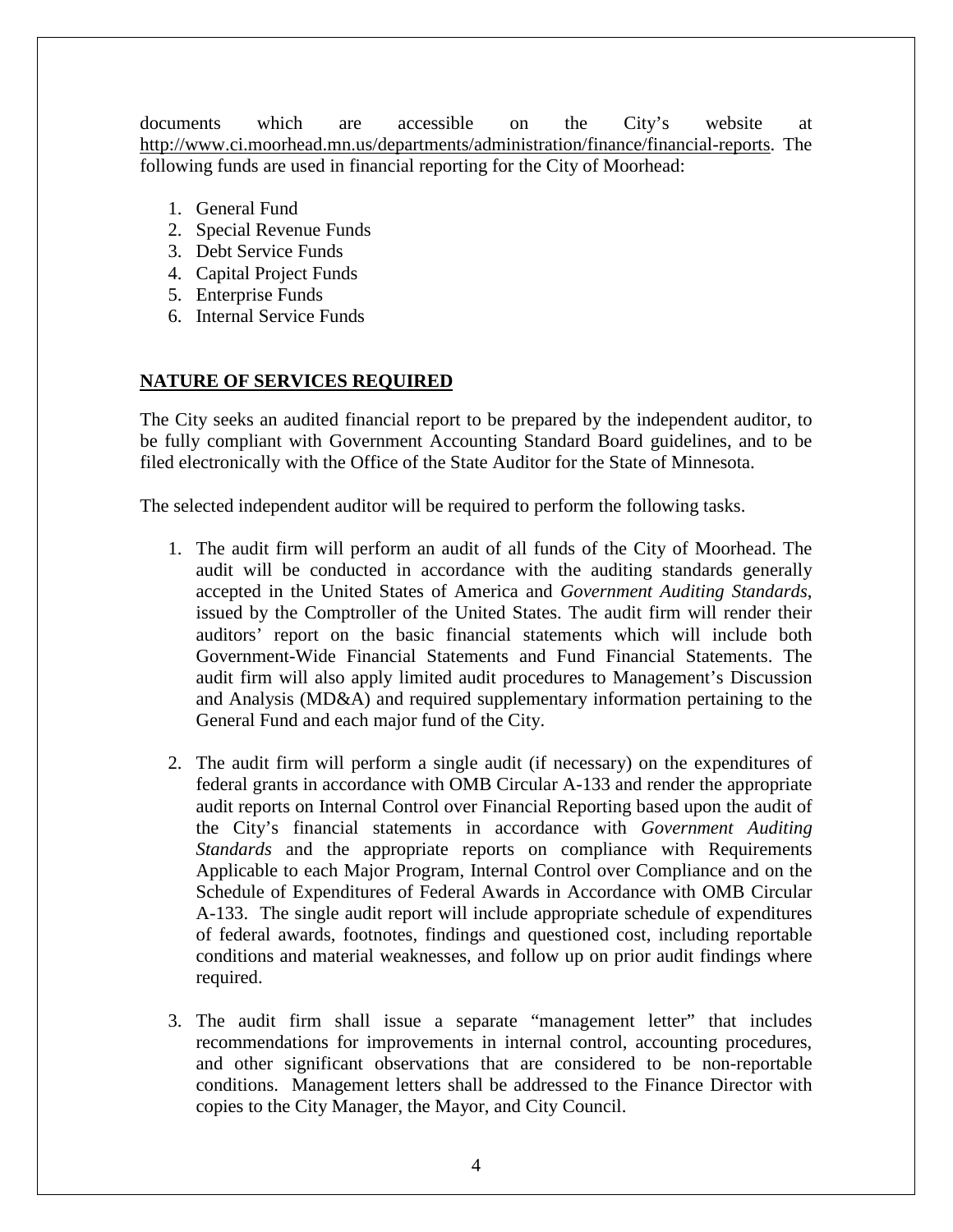- 4. The audit firm shall review and comment on the Comprehensive Annual Financial Report in conjunction with the audit. The audit firm shall print and bind 15 hard copies of the Management Report and provide a presentation to the City Council.
- 5. Moorhead Public Service provides management services for the City's electric and water operations and their audited financial statements are included within the enterprise funds in the financial statements of the City of Moorhead.

## **TIME REQUIREMENTS**

A schedule for interim work, fieldwork, and draft reports will be determined upon completion of the auditor selection process.

The City will prepare the Minnesota State Auditor's reporting form, and any additional reporting requirements imposed by the Office of the State Auditor.

The final audit will be presented to the Moorhead City Council no later than the first Tuesday in June, with all paperwork submitted by noon the preceding Thursday.

# **SUBMISSION**

The written proposal should include all attachments and exhibits, submitted as follows: three copies of the written proposal to the City of Moorhead Finance Department in a sealed envelope **no later than noon CST on September 9, 2019** and one copy electronically via email to karla.mccall@ci.moorhead.mn.us**.** Proposals received after the deadline will not be accepted. Any material changes made by the City will be in writing and distributed to the Firms. Modifications or corrections received after the closing date will be rejected.

The evaluation process consists of the following steps:

- 1. The proposals will be evaluated by a Management Team.
- 2. The City Manager, Assistant City Manager and Finance Director are included in this Team, and specific input may also be received from finance department staff directly involved with the performance of the audit.
- 3. Final selection will be made by the City Council upon recommendation by the Management Team.

Selection of the successful proposal will be at the sole discretion of the City Council. The City Council reserves the right to reject any or all proposals and to waive formalities.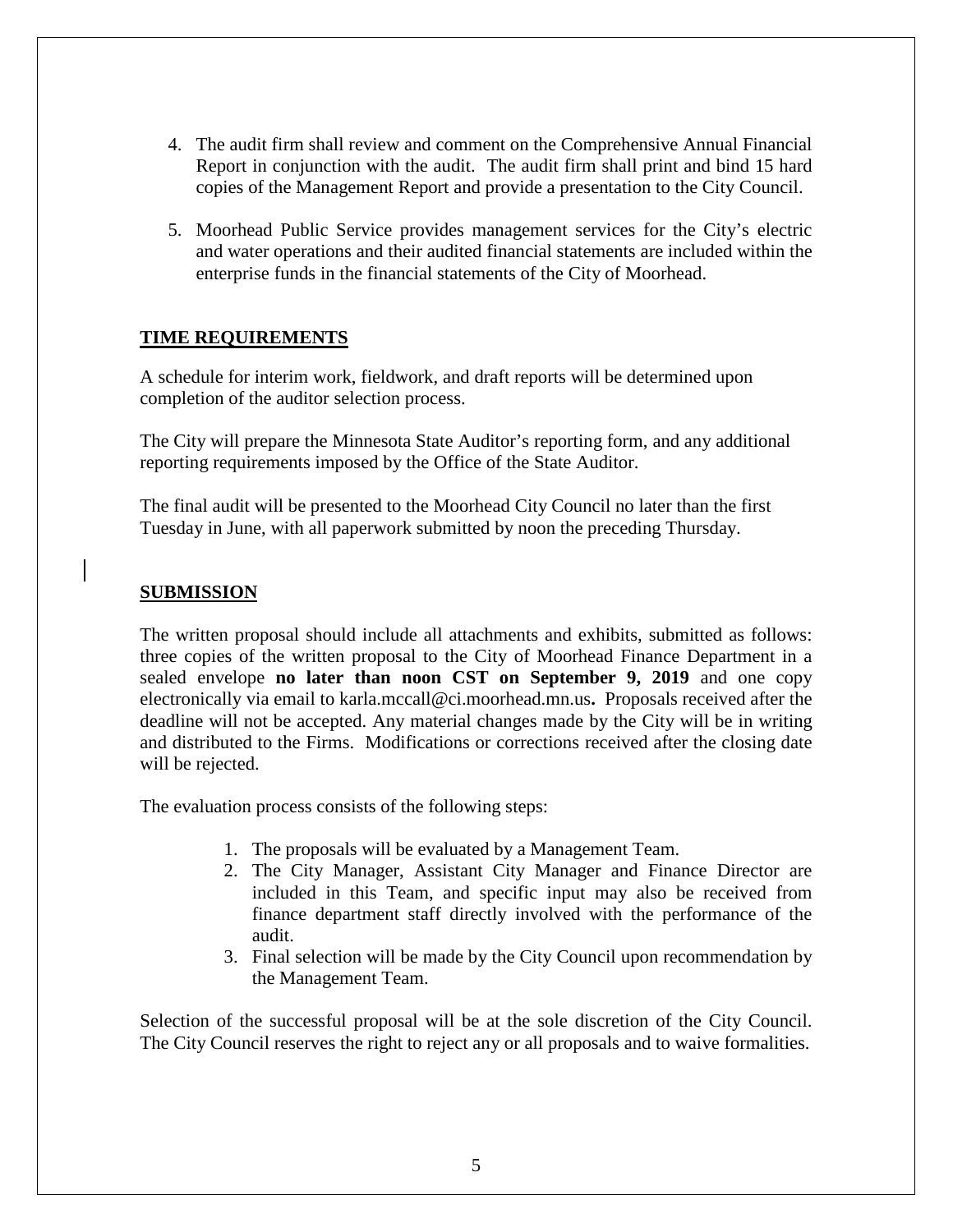# **THE CITY COUNCIL REQUESTS THAT ONCE PROPOSALS HAVE BEEN SUBMITTED, NO UNSOLICITED CONTACT OR DISCUSSIONS CONCERNING THESE PROPOSALS BE MADE PRIOR TO THE EVALUATION OF ALL PROPOSALS.**

#### **QUALIFICATIONS AND APPROACH**

- 1) Cover letter. A signature by a principal or officer having the authority to negotiate and contractually bind and extend the terms of the written proposal is required.
- 2) Executive Summary. In a brief narrative, describe the proposed procedure by setting forth the overall approach and plans to meet the requirements of the RFP. The contents of the narrative are to demonstrate to the City that the Firm understands the objective of the financial audit and the level of effort necessary to successfully provide the services. The narrative should stipulate how the Firm plans to provide the services with qualified staff and to meet the required deadlines.
- 3) Company. Provide company name, address, telephone, fax, email, and information regarding the Firm's stability, length of time in business, business history, company size, description of audit staff available, and a list of all public sector audits in Minnesota during the past three years. Include the size of the city and a contact name and telephone number. Provide resumes of audit team members and the Firm's reporting structure. The City reserves the right to accept or reject any changes made to the proposed audit team members.
- 4) Audit Approach. Describe the Firm's general approach to managing the project, including specific plans to manage, control, and supervise the project in order to ensure satisfactory provision of services. Provide a proposed project schedule, as well as scheduling and control methodology that will be used to ensure the schedule will be met.
- 5) Consultants or Sub-Firms/Contractors. Describe the Firm's business and reporting relationship with any consultants and/or sub-Firms/contractors. The City desires to enter into one contract with one Firm, who will be responsible for all work and products. Any other arrangements must be fully disclosed to the City.
- 6) Provide a listing of at least three municipal references with contact name, telephone number, and email address.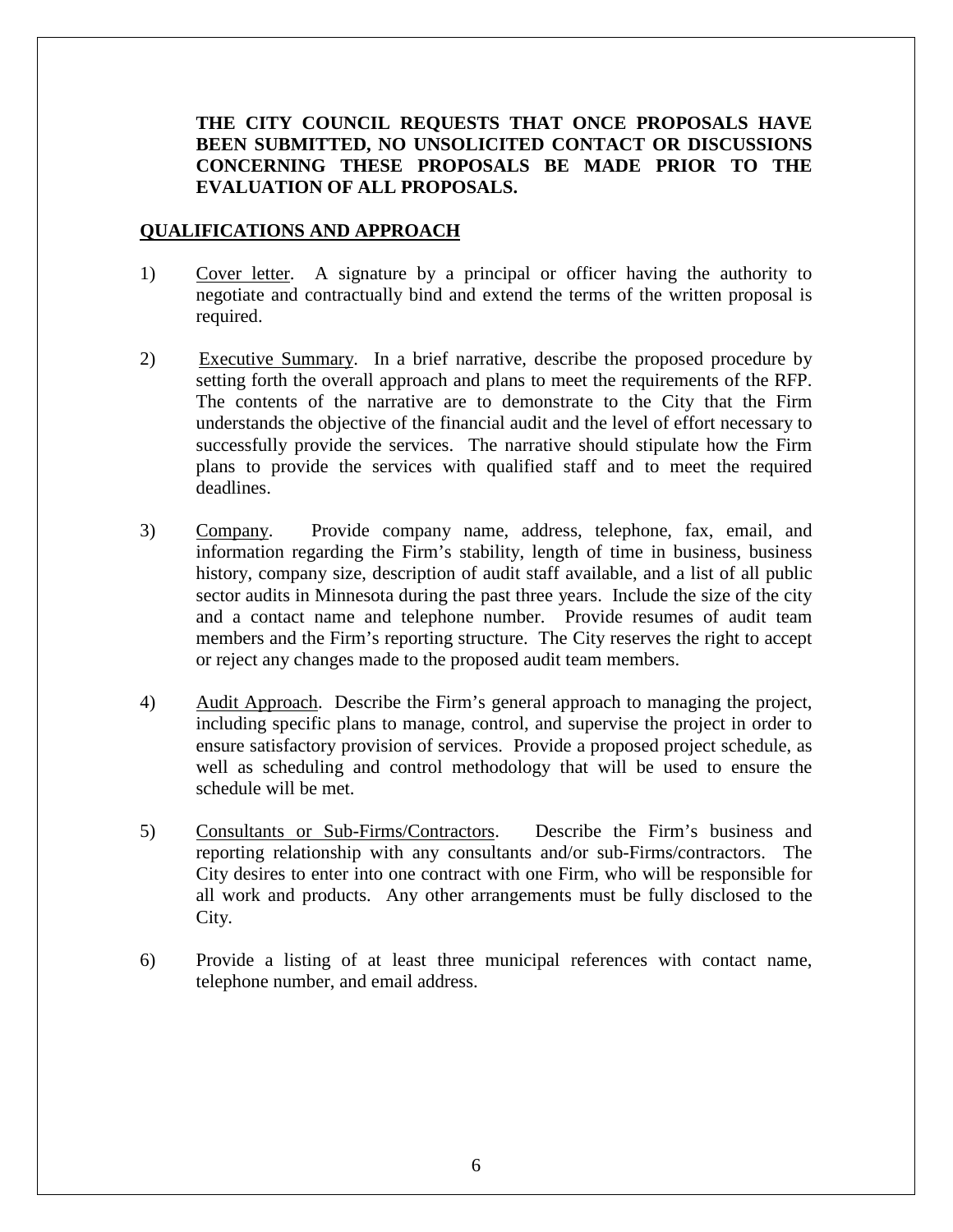# **COST PROPOSAL SUMMARY**

- 1. The proposal should contain all pricing information relative to performing the audit engagement as described in this request for proposals. The total all-inclusive maximum price shall contain all direct and indirect costs including all out-ofpocket expenses. The cost for a Single Audit (if needed) should be separately stated.
- 2. The City will not be responsible for expenses incurred in preparing and submitting the proposal. Such costs should not be included in the proposal.
- 3. Progress payments will be made on the basis of hours of work completed during the course of the engagement and out-of-pocket expenses incurred in accordance with the Firm's proposal. Interim billings shall cover a period of not less than a calendar month.
- 4. The proposal submitted in response to this RFP will be incorporated as part of the final contract with the selected Firm.
- 5. Should any discrepancies or omissions be found in the RFP or if there is doubt as to their meaning, the Firm shall notify the City at once. The City will send written instruction or addenda to all Firms regarding any discrepancy or omission. Questions must be received in writing, or electronically by email, no later than August 30, 2019.
- 6. The City shall not be responsible for oral interpretations.
- 7. All responses, inquiries, and correspondence relating to this RFP including all reports, charts, displays, schedules, exhibits and other documentation produced by the Firm that are submitted as part of the proposal and not withdrawn prior to the scheduled closing date shall, upon receipt by the City, become property of the City.
- 8. All costs are to be stated in exact amounts. All costs must be detailed specifically in the cost quotations section of the proposal. No additional charges (i.e., sales tax, transportation, container packaging, installation, training, etc.) will be allowed unless so specified in the response.
- 9. The contract entered into by the successful Firm and the City shall be interpreted, construed and given effect in all respects according to the State of Minnesota.

# **AWARD**

It is the intent of the City to award audit services for the fiscal years ending December 31, 2019 and 2020 with the option of extending for three (3) subsequent fiscal years 2021,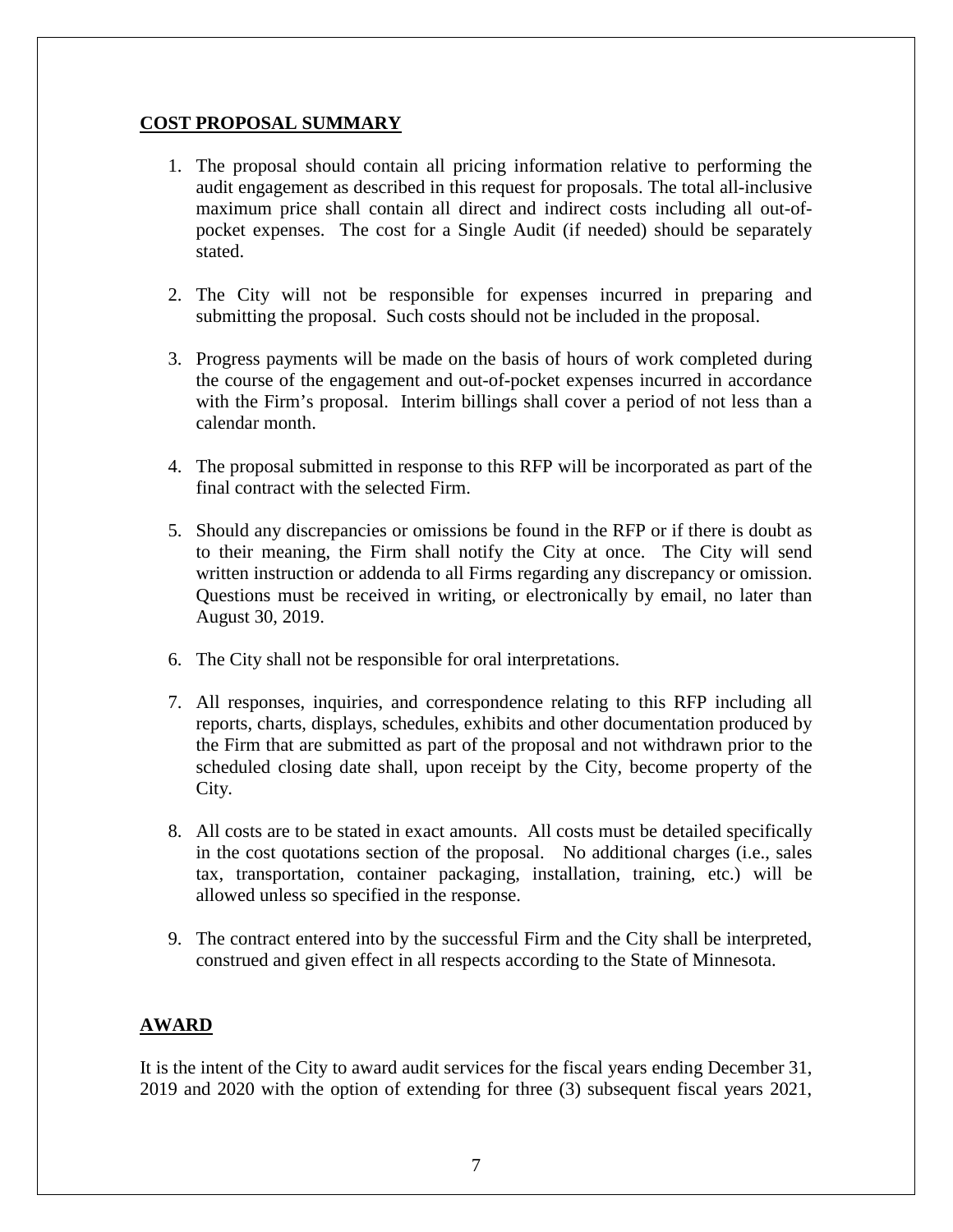2022, and 2023. Although cost is an important factor in deciding which proposal will be selected; it is only one segment of the criteria used to evaluate audit firms. The City reserves the absolute right, in its sole discretion, to award a contract, if any, which under all circumstances will best serve the public interest. The City reserves the right to reject any or all proposals or to make no award at all, to determine whether any alternate proposals are equal to the specifications and general requirements, and to accept proposals with minor variations from the specifications and/or conditions. The City shall take into consideration the proposal's confirmation with specifications, suitability to requirements, delivery, terms, and any other item stated in the specifications. A Firm's past performance will be a factor in making an award.

After award, all written proposals are open to public inspection. The City assumes no responsibility for the confidentiality of information offered in a proposal. The RFP is worded so as not to elicit proprietary information. If proprietary information is submitted as part of the proposal, it must be labeled as proprietary and accompanied with a request that the information shall be returned by the City to the submitter. Any proposal submitted with a blanket statement or limitation that would prohibit or limit such public inspection may be considered non-responsive and shall be rejected.

# **RESPONSE AND CONTRACT REQUIREMENTS**

The Firm must agree to adhere with strict conformity to the specifications and agrees, if this response is accepted, to contract with the City to provide all necessary personnel to do all the work provided in the specifications, in the manner and time prescribed, and will accept payment for the prices set forth.

The Firm is required to carefully examine the site of the specifications, contract forms, work contemplated, and it will be assumed that the Firm investigated and is satisfied as to the conditions to be encountered, as to the character, quality, and quantities of work to be performed as to the requirements of the proposal. It is mutually agreed that submission of the information shall be considered prima facie evidence that the Firm made such examination.

Failure on the part of the Firm to comply with the requirements and conditions of this RFP may subject the response to rejection. The burden of proof of compliance with this specification lies with the Firm.

# **EVALUATION CRITERIA**

The Management Team evaluating the proposal will base the evaluation on criteria including, but not limited to, the following list (in no order of priority):

- The audit firm is independent and licensed to practice in Minnesota;
- The firm has no conflict of interest with regard to any of the work performed by the firm for the City;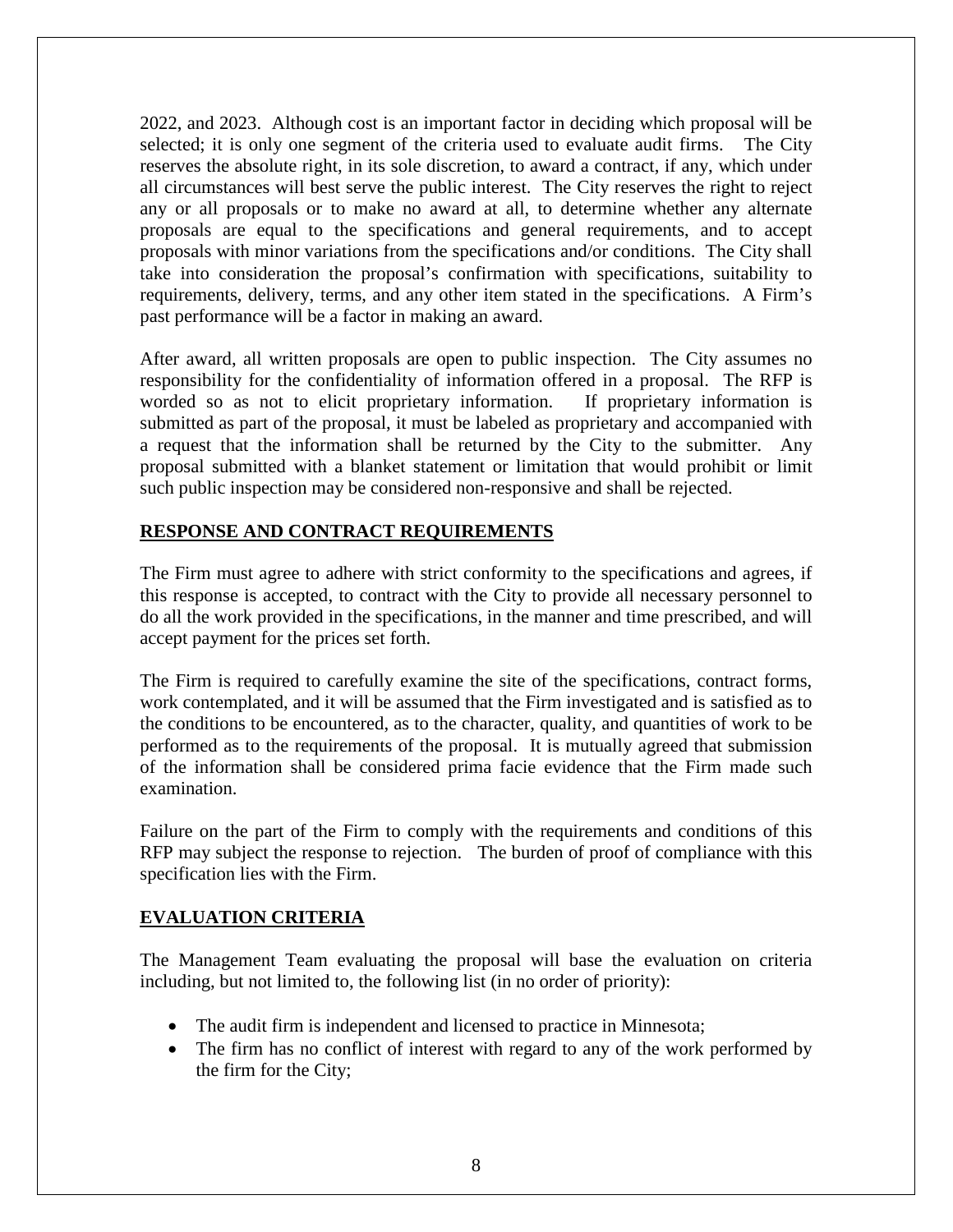- The firm adheres to the instruction in this request for proposals on preparing and submitting the proposal;
- The firm submits a copy of its last external quality control review report and the firm has a record of quality audit work;
- The firm's past experience and performance on comparable government engagements;
- The quality of the firm's professional personnel to be assigned to the engagement and the quality of the firm's management support personnel to be available for technical consultation;
- Adequacy of proposed staffing plan for various segments of the engagement;
- Thoroughness of approach to conducting the audit of the City and demonstration of the understanding of the objectives and scope of the audit;
- Commitment to timeliness in the conduct of the audit: and
- Maximum fees to conduct the audit.

# **INQUIRIES**

Prior to submission deadline, questions may be directed to:

Karla McCall Finance Director City of Moorhead 500 Center Ave, PO Box 779 Moorhead, MN 56561 218-299-5185 Direct Line Email address: [karla.mccall@ci.moorhead.mn.us](mailto:karla.mccall@ci.moorhead.mn.us)